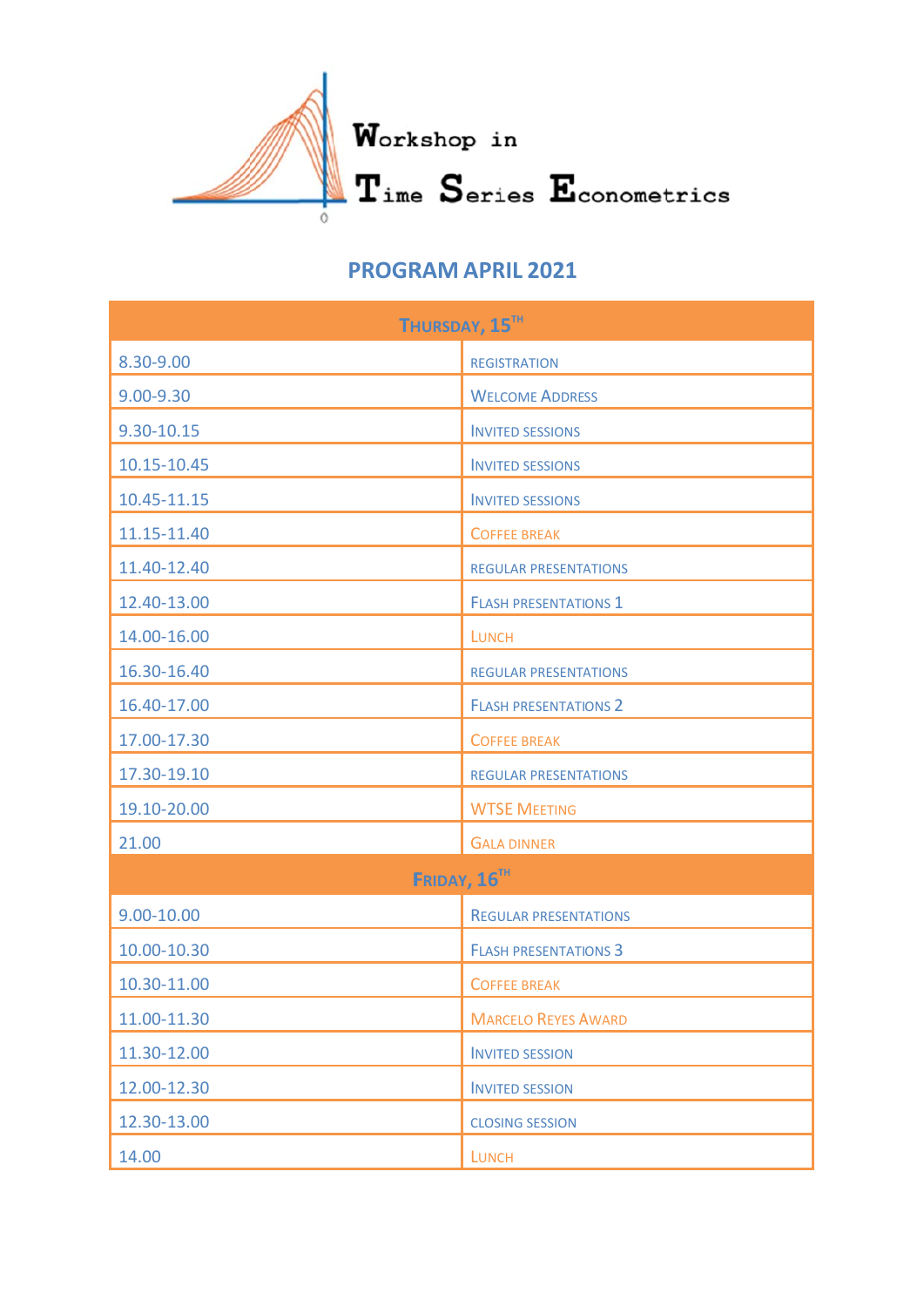| Thursday, 15 <sup>th</sup> |                                                           |                                                                                                                                                                                                                                                                                                                                    |  |
|----------------------------|-----------------------------------------------------------|------------------------------------------------------------------------------------------------------------------------------------------------------------------------------------------------------------------------------------------------------------------------------------------------------------------------------------|--|
| 8.30-9.00                  | <b>Registration</b>                                       |                                                                                                                                                                                                                                                                                                                                    |  |
| 9.00-9.30                  | <b>Welcome address</b>                                    | <b>Antonio Montañés and Lola Gadea</b>                                                                                                                                                                                                                                                                                             |  |
| 9.30-10.15                 | <b>Manuel Arellano</b>                                    | Nonlinear Earnings and Employment Dynamics at the<br><b>Extensive and Intensive Margins</b>                                                                                                                                                                                                                                        |  |
| 10.15-10.45                | <b>Robin Lumsdaine</b>                                    | Estimation of Panel Group Structure Models with<br>Breaks in Group<br><b>Memberships</b><br>Structural<br>and<br>Coefficients (joint with Ryo Okui and Wendun Wang)                                                                                                                                                                |  |
| 10.45-11.15                | <b>Elena Pesavento</b>                                    | Impulse response analysis for structural dynamic models<br>with nonlinear regressors (joint with Ana María Herrera,<br>Silvia Goncalves, and Lutz Kilian)                                                                                                                                                                          |  |
| 11.15-11.40                | <b>Coffee break</b>                                       |                                                                                                                                                                                                                                                                                                                                    |  |
| 11.40-12.00                | Jesús Gonzalo and L. Gadea                                | <b>Long Term Climate Forecast</b>                                                                                                                                                                                                                                                                                                  |  |
| 12.00-12.20                | A. Banerjee and Josep Lluís<br><b>Carrion-i-Silvestre</b> | Panel Cointegration Bounds Testing with Common<br><b>Factors</b>                                                                                                                                                                                                                                                                   |  |
| 12.20-12.40                | Tomás del Barrio<br>and<br>D. Bauer                       | <b>Seasonal Cointegration and Mixed Frequency</b>                                                                                                                                                                                                                                                                                  |  |
| 12.40-13.00                | <b>Flash session 1</b>                                    | . Hidalgo, J. and Velasco, C., Specification Testing of Linear Time<br><b>Series Models</b><br>• Escribano, A. and Wang, D., A Semiparametric Random Forest<br>Approach to Modelling and Forecasting<br>. Moura, G.V., Santos, A.P. and Ruiz, E., Comparing Forecasts of<br><b>Extremely Large Conditional Matrices Covariance</b> |  |
| 14.00-16.00                |                                                           | Lunch                                                                                                                                                                                                                                                                                                                              |  |
| 16.00-16.20                | Alain Hecq and E. Voisin                                  | Predicting Bubble Bursts in Oil Prices Using Mixed<br><b>Causal-noncausal Models</b>                                                                                                                                                                                                                                               |  |
| 16.20-16.40                | <b>Nazarii Salish</b>                                     | A Dynamic Functional Factor Model for Yield Curves:<br>Identification, Estimation, and Prediction                                                                                                                                                                                                                                  |  |
| 16.40-17.00                | <b>Enrique Martín Quillis</b>                             | Modelling High Frequency Time Series: The COVID-19<br>Shock Through the Lens of Daily Sales Data                                                                                                                                                                                                                                   |  |
| 17.00-17.30                | <b>Flash session 2</b>                                    | • Brownlees, C. and Souza, A., Composite Absolute Value and Sign<br><b>Forecasts</b><br>. Anatolyev, S. and Stanek, F., Unrestricted, Restricted and<br><b>Regularized Models of Multivariate Volatility</b><br>• Arteche, J., Frequency Domain Local Bootstrap in Long Memory<br><b>Time Series</b>                               |  |
| 17.30-18.00                | <b>Coffee break</b>                                       |                                                                                                                                                                                                                                                                                                                                    |  |
| 18.00-18.20                | Y. Aït-Sahaliay, Ilze Kalnina<br>and D. Xiu               | <b>High-Frequency Factor Models and Regressions</b>                                                                                                                                                                                                                                                                                |  |
| 18.20-18.40                | <b>Martin</b><br><b>Bruns</b><br>and<br>H. Lütkepohl      | Comparison of Projection Estimators for Proxy Vector<br>Autoregressions                                                                                                                                                                                                                                                            |  |
| 18.40-19.10                | J. Cloyne, <b>Óscar Jordá</b> and<br>A. Taylor            | Decomposing the Fiscal Multiplier                                                                                                                                                                                                                                                                                                  |  |
| 19.10-20.00                | <b>WTSE meeting</b>                                       |                                                                                                                                                                                                                                                                                                                                    |  |
| 21.00                      |                                                           | <b>Gala dinner</b>                                                                                                                                                                                                                                                                                                                 |  |